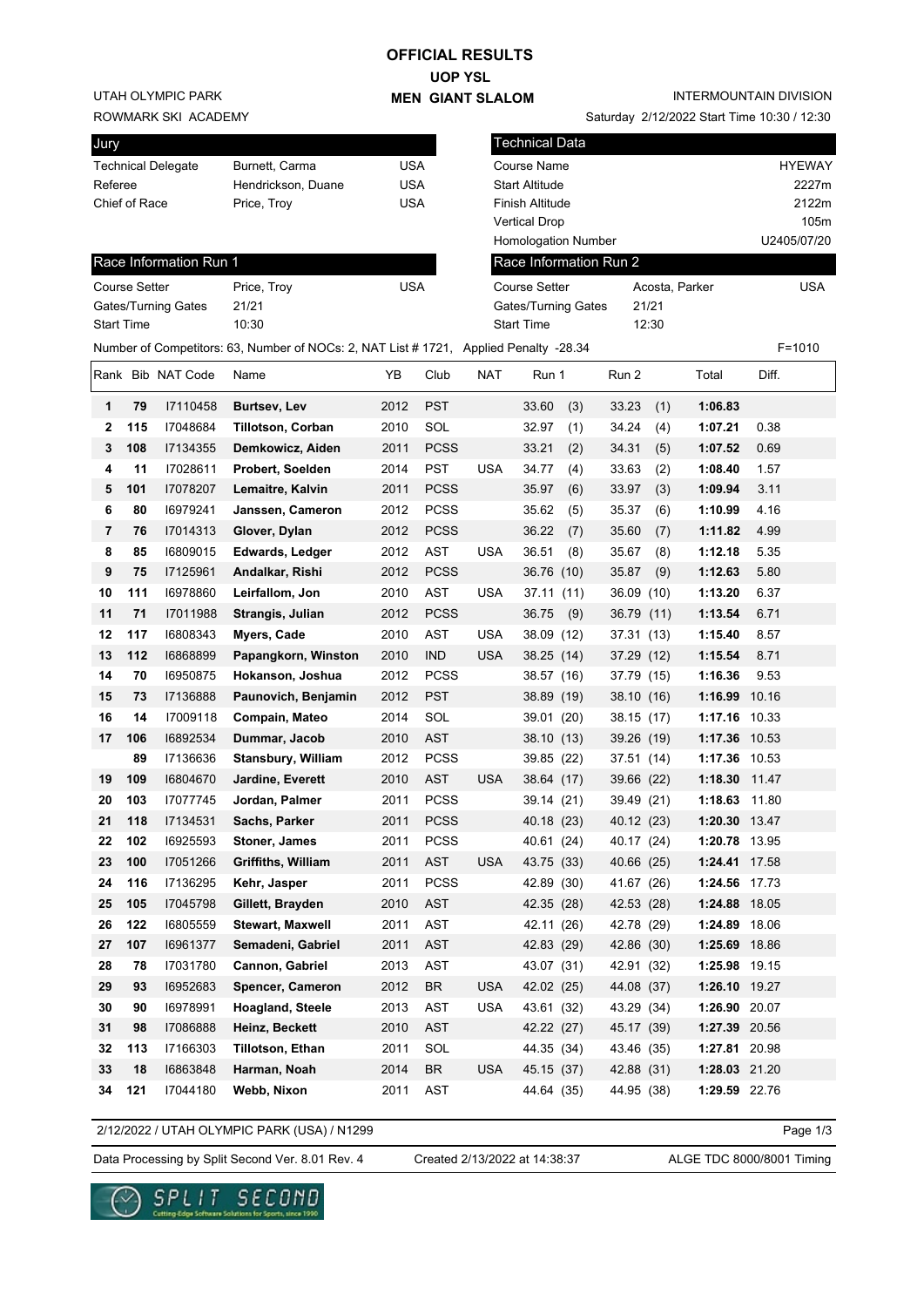UTAH OLYMPIC PARK

## **UOP YSL MEN GIANT SLALOM OFFICIAL RESULTS**

INTERMOUNTAIN DIVISION

| ROWMARK SKI ACADEMY |     |                              |                                                                              |      |             |            |             | Saturday 2/12/2022 Start Time 10:30 / 12:30 |            |  |               |       |
|---------------------|-----|------------------------------|------------------------------------------------------------------------------|------|-------------|------------|-------------|---------------------------------------------|------------|--|---------------|-------|
|                     |     | Rank Bib NAT Code            | Name                                                                         | YB   | Club        | <b>NAT</b> | Run 1       |                                             | Run 2      |  | Total         | Diff. |
| 35                  | 12  | 17086314                     | Lundeen, Hawks                                                               | 2014 | <b>AST</b>  |            | 45.99 (41)  |                                             | 43.72 (36) |  | 1:29.71 22.88 |       |
| 36                  | 88  | 16888415                     | Schmidt, Oliver                                                              | 2012 | AST         | <b>USA</b> | 45.02 (36)  |                                             | 45.25 (40) |  | 1:30.27 23.44 |       |
| 37                  | 72  | 16952676                     | Spencer, Colin                                                               | 2012 | <b>BR</b>   | <b>USA</b> | 45.78 (39)  |                                             | 45.59 (41) |  | 1:31.37 24.54 |       |
| 38                  | 17  | 17088248                     | Ferguson, Grey                                                               | 2014 | <b>AST</b>  |            | 45.67 (38)  |                                             | 45.90 (43) |  | 1:31.57 24.74 |       |
| 39                  | 99  | 17086656                     | Clark, Benson                                                                | 2011 | <b>AST</b>  |            | 45.94 (40)  |                                             | 46.65 (46) |  | 1:32.59 25.76 |       |
| 40                  | 96  | 17087782                     | <b>Wilkins, Porter</b>                                                       | 2010 | <b>AST</b>  |            | 46.53 (42)  |                                             | 46.11 (44) |  | 1:32.64 25.81 |       |
| 41                  | 120 | 16899849                     | Phillips, Jaxon                                                              | 2011 | <b>AST</b>  |            | 47.65 (44)  |                                             | 45.70 (42) |  | 1:33.35 26.52 |       |
| 42                  | 19  | 17045143                     | Bettazzi, Finn                                                               | 2014 | BR          | <b>USA</b> | 46.97 (43)  |                                             | 47.99 (47) |  | 1:34.96 28.13 |       |
| 43                  | 82  | 17043426                     | Chi, Ethan                                                                   | 2013 | <b>AST</b>  |            | 50.58 (50)  |                                             | 46.55 (45) |  | 1:37.13 30.30 |       |
| 44                  | 84  | 17110957                     | Davis, Cedar                                                                 | 2013 | BR          |            | 48.36 (45)  |                                             | 48.89 (50) |  | 1:37.25 30.42 |       |
| 45                  | 83  | 17085264                     | Error, Luke                                                                  | 2013 | BR          |            | 49.56 (47)  |                                             | 48.61 (49) |  | 1:38.17 31.34 |       |
| 46                  | 74  | 17128910                     | Henriksen, Logan                                                             | 2013 | BR          |            | 49.49 (46)  |                                             | 49.04 (51) |  | 1:38.53 31.70 |       |
| 47                  | 15  | 17024109                     | <b>Bening, Carter</b>                                                        | 2014 | BR          | <b>USA</b> | 49.75 (48)  |                                             | 49.15 (52) |  | 1:38.90 32.07 |       |
| 48                  | 77  | 17024398                     | <b>Bischoff, Gabriel</b>                                                     | 2013 | BR          | <b>USA</b> | 49.85 (49)  |                                             | 50.74 (56) |  | 1:40.59 33.76 |       |
| 49                  | 110 | 16943531                     | Palmer-Davis, Jack                                                           | 2011 | <b>AST</b>  |            | 50.74 (51)  |                                             | 50.37 (55) |  | 1:41.11 34.28 |       |
| 50                  | 92  | 17097802                     | Dugast, Maximin                                                              | 2013 | <b>AST</b>  |            | 52.96 (52)  |                                             | 49.56 (54) |  | 1:42.52 35.69 |       |
| 51                  | 87  | 17029750                     | Freeland, Jonah                                                              | 2012 | <b>AST</b>  |            | 53.08 (53)  |                                             | 51.62 (58) |  | 1:44.70 37.87 |       |
| 52                  | 97  | I7086505                     | Haynie, Alfie                                                                | 2011 | AST         |            | 55.40 (54)  |                                             | 52.70 (59) |  | 1:48.10 41.27 |       |
| 53                  | 114 | 17087692                     | Ford, Oliver                                                                 | 2010 | <b>AST</b>  |            | 1:01.03(55) |                                             | 53.66 (60) |  | 1:54.69 47.86 |       |
|                     |     |                              | <b>NOT PERMITTED TO START 1st RUN</b><br>DID NOT START 1st RUN: 1 competitor |      |             |            |             |                                             |            |  |               |       |
|                     | 119 | 17078377                     | Hays, Colt                                                                   | 2011 | <b>PCSS</b> |            |             |                                             |            |  |               |       |
|                     |     |                              |                                                                              |      |             |            |             |                                             |            |  |               |       |
|                     |     |                              | DID NOT FINISH 1st RUN: 3 competitors                                        |      |             |            |             |                                             |            |  |               |       |
|                     | 104 | I7086665                     | Killpack, Copeland                                                           | 2011 | <b>AST</b>  |            |             |                                             | 48.46 (48) |  |               |       |
|                     | 95  | 17086749                     | Phillips, Jackson                                                            | 2011 | <b>AST</b>  |            |             |                                             | 39.47 (20) |  |               |       |
|                     | 86  | 16980340                     | Solander, Erik                                                               | 2012 | <b>PCSS</b> |            |             |                                             | 38.89 (18) |  |               |       |
|                     |     |                              | DISQUALIFIED 1st RUN: 4 competitors                                          |      |             |            |             |                                             |            |  |               |       |
|                     | 94  | 16973377                     | King, Kristoffer                                                             | 2011 | <b>AST</b>  |            |             |                                             | 43.16 (33) |  | Gate 5        |       |
|                     | 16  | 17087129                     | Holmes, Aidan                                                                | 2014 | <b>BR</b>   |            |             |                                             | 49.52 (53) |  | Gate 8        |       |
|                     | 13  | 17165948                     | Eaton, Hudson                                                                | 2015 | <b>PST</b>  |            |             |                                             | 41.86 (27) |  | Gate 18       |       |
|                     | 10  | 17087732                     | Ward, Cooper                                                                 | 2014 | <b>AST</b>  |            |             |                                             | 51.53 (57) |  | Gate 3        |       |
|                     |     |                              | <b>NOT PERMITTED TO START 2nd RUN</b>                                        |      |             |            |             |                                             |            |  |               |       |
|                     |     | <b>DID NOT START 2nd RUN</b> |                                                                              |      |             |            |             |                                             |            |  |               |       |
|                     |     |                              | DID NOT FINISH 2nd RUN: 2 competitors                                        |      |             |            |             |                                             |            |  |               |       |
|                     | 91  | 17089088                     | Hertzel, Caliden                                                             | 2012 | BR          |            | 38.55 (15)  |                                             | DNF        |  |               |       |
|                     | 81  | 17087320                     | Fullmer, Maddyx                                                              | 2012 | <b>AST</b>  |            | 38.75 (18)  |                                             | <b>DNF</b> |  |               |       |
|                     |     |                              |                                                                              |      |             |            |             |                                             |            |  |               |       |

**DISQUALIFIED 2nd RUN**

2/12/2022 / UTAH OLYMPIC PARK (USA) / N1299

Page 2/3

Data Processing by Split Second Ver. 8.01 Rev. 4 Created 2/13/2022 at 14:38:37 ALGE TDC 8000/8001 Timing

Created 2/13/2022 at 14:38:37